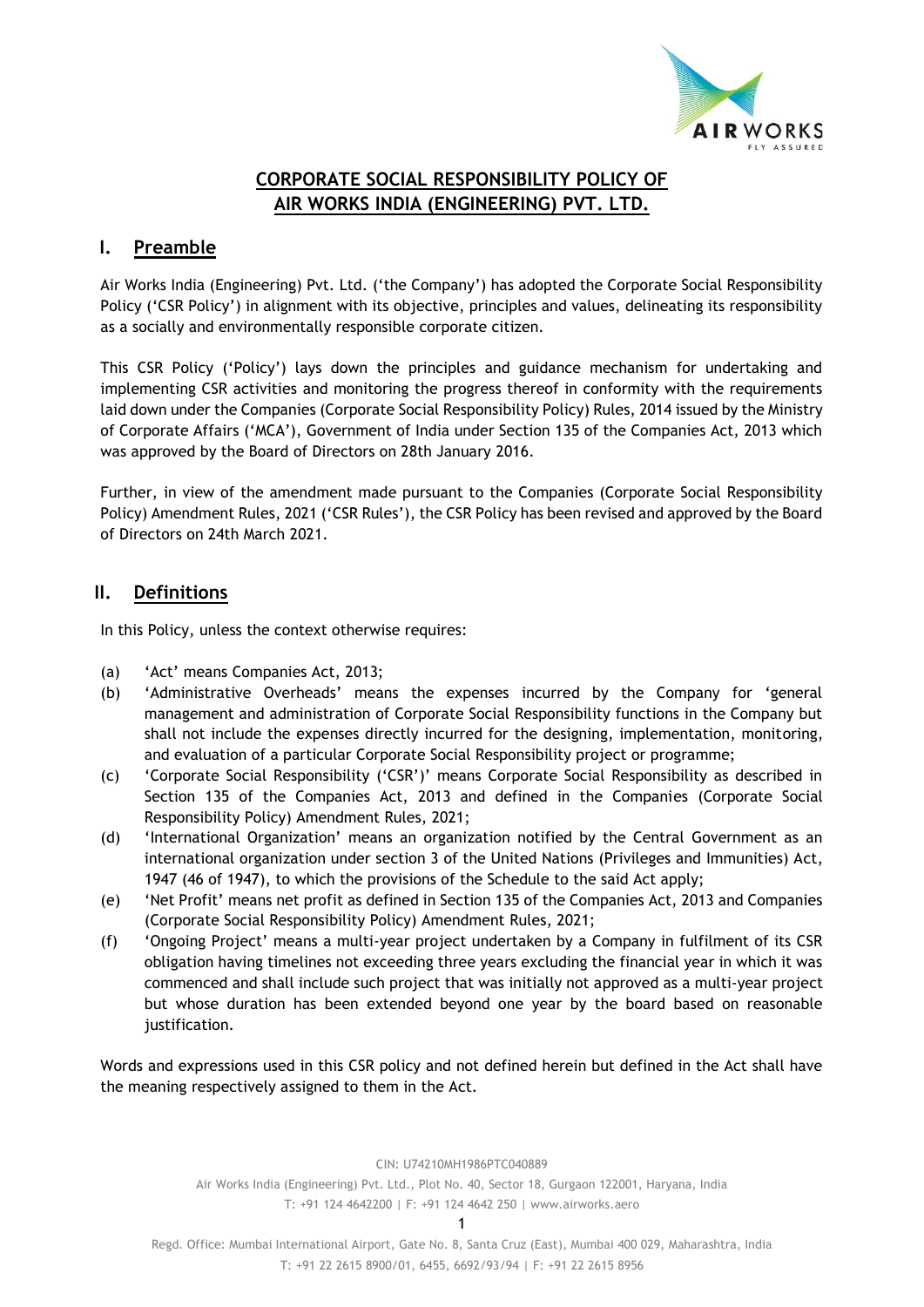# **III. Scope**

The Company will endeavor to spend the amount allocated as CSR expenditure on projects or programs or activities (either new or ongoing) carrying out any one or more of the following activities:

- (a) Eradicating hunger, poverty and malnutrition, promoting health care including preventive health care and sanitation including contribution to Swach Bharat Kosh set up by the Central Government for the promotion of sanitation and making available safe drinking water.
- (b) Promoting education, including special education and employment enhancing vocation skills especially among children, women, elderly, and the differently abled and livelihood enhancement projects.
- (c) Promoting gender equality, empowering women, setting up homes and hostels for women and orphans; setting up old age homes, day care centres and such other facilities for senior citizens and measures for reducing inequalities faced by socially and economically backward groups.
- (d) Ensuring environmental sustainability, ecological balance, protection of flora and fauna, animal welfare, agroforestry, conservation of natural resources and maintaining quality of soil, air and water including contribution to the Clean Ganga Fund set-up by the Central Government for rejuvenation of river Ganga.
- (e) Protection of national heritage, art and culture including restoration of buildings and sites of historical importance and works of art; setting up public libraries; promotion and development of traditional and handicrafts.
- (f) Measures for the benefit of armed forces veterans, war widows and their dependents, Central Armed Police Forces (CAPF) and Central Para Military Forces (CPMF) veterans, and their dependents including widows.
- (g) Training to promote rural sports, nationally recognised sports, paralympic sports and Olympic sports.
- (h) Contribution to the Prime Minister's National Relief Fund or Prime Minister's Citizen Assistance and Relief in Emergency Situations Fund (PM CARES Fund) or any other approved Fund or any other fund set up by the Central Government for socio-economic development and relief and welfare of the Scheduled Castes, the Scheduled Tribes, other backward classes, minorities and women.
- (i) (a) Contribution to incubators or research and development projects in the field of science, technology, engineering and medicine, funded by the Central Government or State Government or Public Sector Undertaking or any agency of the Central Government or State Government; and (b) Contributions to public funded Universities; Indian Institute of Technology (IITs); National Laboratories and autonomous bodies established under Department of Atomic Energy (DAE); Department of Biotechnology (DBT); Department of Science and Technology (DST); Department of Pharmaceuticals; Ministry of Ayurveda, Yoga and Naturopathy, Unani, Siddha and Homoeopathy (AYUSH); Ministry of Electronics and Information Technology and other bodies, namely Defense Research and Development Organisation (DRDO); Indian Council of Agricultural Research (ICAR); Indian Council of Medical Research (ICMR) and Council of Scientific and Industrial Research (CSIR), engaged in conducting research in science, technology, engineering and medicine aimed at promoting Sustainable Development Goals (SDGs).
- (j) Rural development projects.
- (k) Slum area development. Explanation: For the purposes of this item, the term 'slum area' shall mean any area declared as such by the Central Government or any State Government or any other competent authority under any law for the time being in force.
- (l) Disaster management, including relief, rehabilitation and reconstruction activities including carrying out awareness campaigns, programmes or public outreach campaign on COVID 19 programme.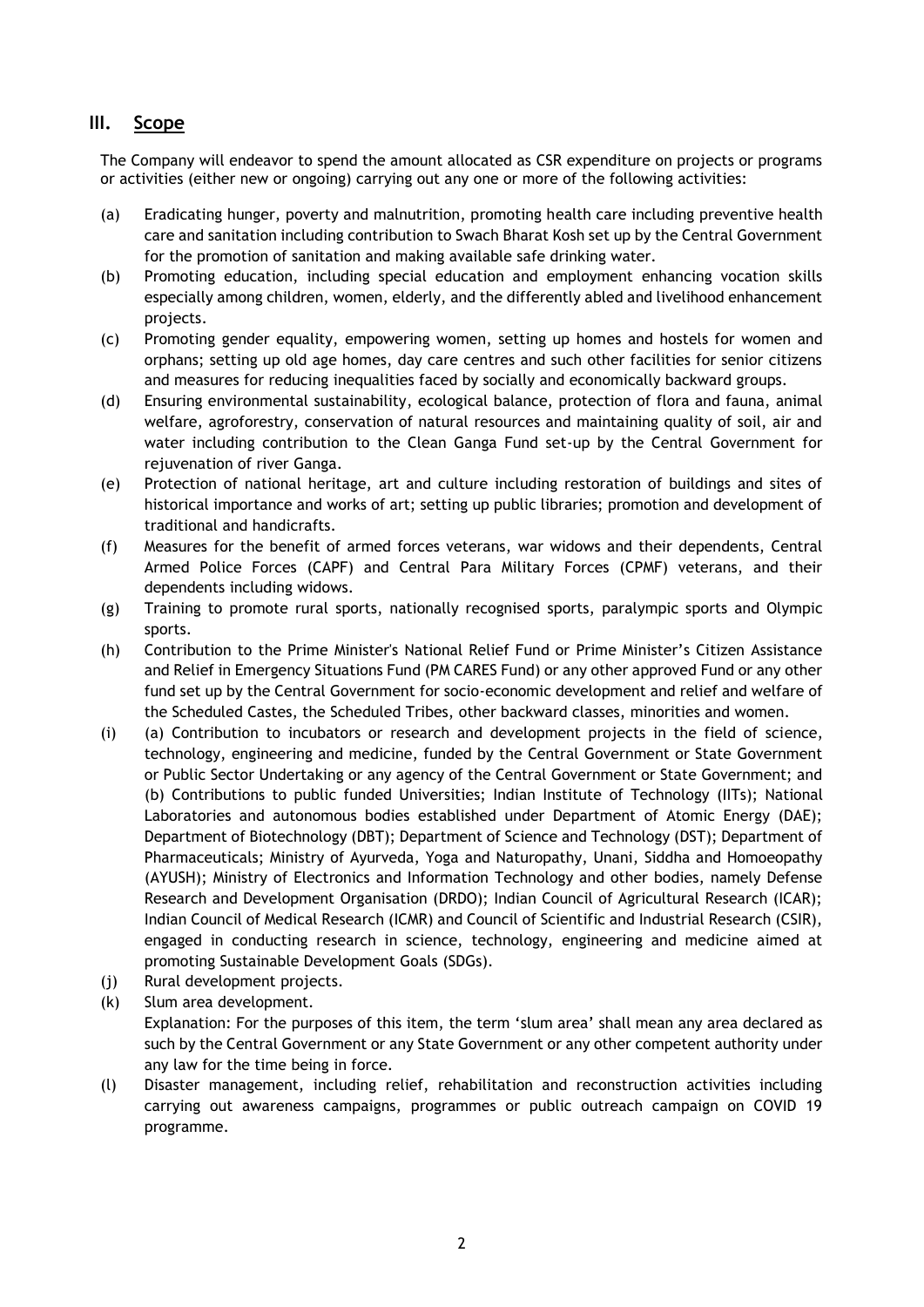The above CSR activities are illustrative and are not exhaustive. Further programs and/or activities can be identified through review, evaluation and assessment by the CSR Committee from time to time.

These CSR activities would specifically exclude activities undertaken in pursuance of the Company's normal course of business.

## **IV. General Guidelines for Project Selection**

The Company shall give preference to the local areas and the areas around where it operates for spending the amount earmarked for CSR activities.

Initial Screening: concerned officers of the Company will do an initial screening to establish minimum track record, general reputation, compliance status and alignment of a project to this policy and other internal policies and controls of the Company.

The project selection criteria should include community impact, financial need, alignment of organization, management capability, Innovative solutions, measurable results, sustainability and clear exit.

Referral to the CSR Committee: once the initial checks are positive, the proposal will be referred to the CSR Committee for its recommendation.

### **V. Manner of implementation of CSR activities**

The Company shall ensure that CSR activities are undertaken by the Company itself or through the following Implementing Agencies:

- (a) a company established under section 8 of the Act, or a registered public trust or a registered society, registered under section 12A and 80G of the Income Tax Act, 1961 (43 of 1961), established by the company, either singly or along with any other company, or
- (b) a company established under section 8 of the Act or a registered trust or a registered society, established by the Central Government or State Government; or
- (c) any entity established under an Act of Parliament or a State legislature; or
- (d) a company established under section 8 of the Act, or a registered public trust or a registered society, registered under section 12A and 80G of the Income Tax Act, 1961, and having an established track record of at least three years in undertaking similar activities.

The Company may also engage International Organizations for designing, monitoring and evaluation of the CSR projects or programs as per the Policy as well as for capacity building of the personnel for CSR.

With effect from 1st April 2021, the above stated Implementing Agencies should be registered with the Central Government as per the applicable CSR Rules.

The Company may also collaborate with other companies for undertaking projects or programs or CSR activities in such a manner that the CSR Committees of respective companies are in a position to report separately on such projects or programs in accordance with the Act and its applicable rules.

#### **VI. Monitoring and Surveillance**

(a) The CSR Committee of the Board of Directors shall be responsible for executing and monitoring the CSR activities, for review of the Policy and the implementation of the same.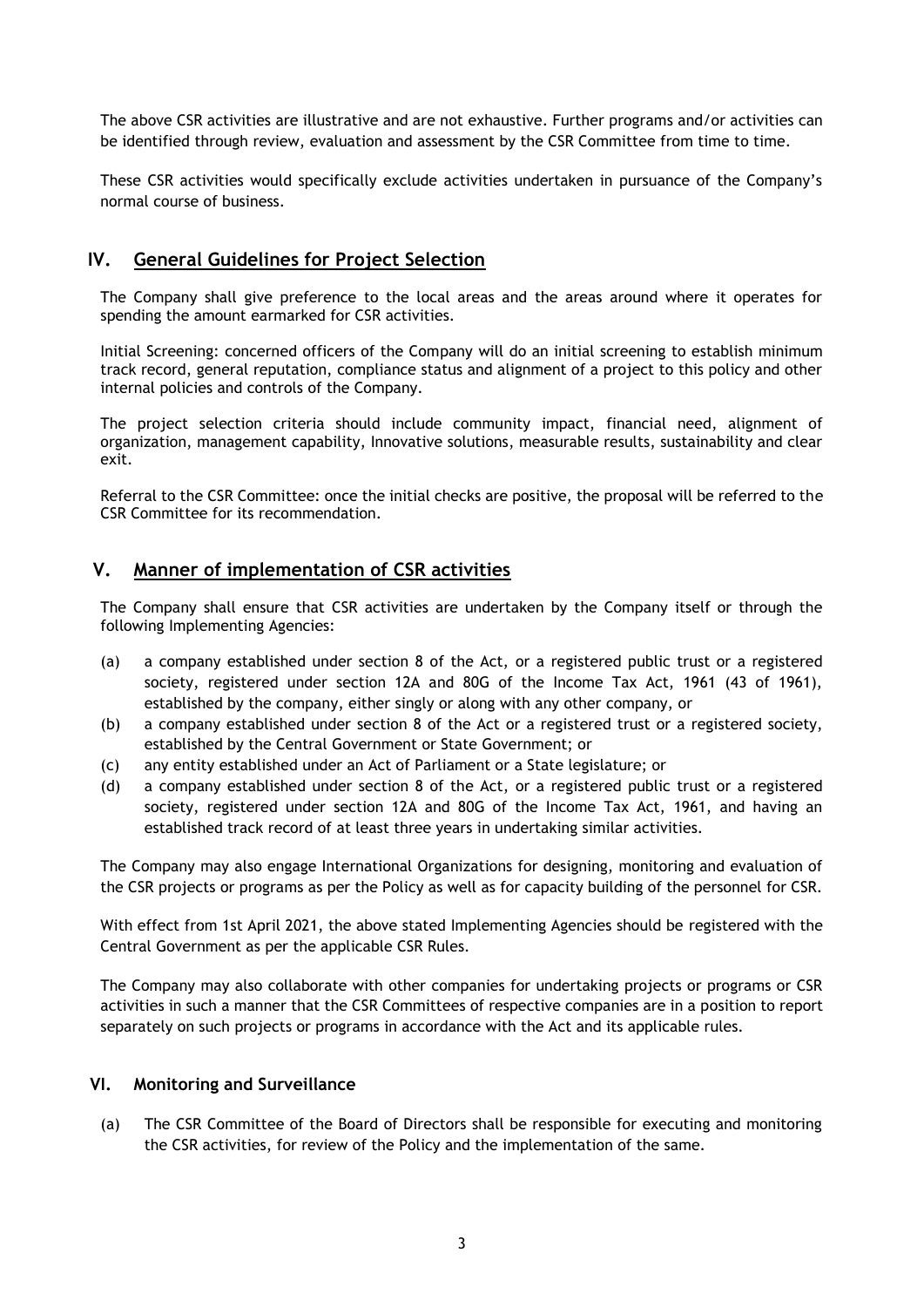- (b) In case of Ongoing Projects, the Board of a Company shall monitor the implementation of the project with reference to the approved timelines and year-wise allocation and shall make modifications, if any, for smooth implementation of the project.
- (c) The CSR expenditure and reports regarding physical and financial progress of the projects undertaken shall be bound for review at intervals of not more than 6 months by the Board of Directors of the Company.
- (d) An annual report on CSR shall form part of the Director's Report of every financial year containing particulars specified in Annexure II of Companies (Corporate Social Responsibility Policy) Amendment Rules, 2021, as amended.

## **VII. Annual Action Plan**

The CSR Committee shall formulate and recommend to the Board, an annual action plan in pursuance of this Policy, which shall include the following:

- (a) List of CSR projects or programs and manner of its execution.
- (b) Modalities of utilization of funds and implementation schedules for the projects or programs.
- (c) Monitoring and reporting mechanism.
- (d) Details of need and impact assessment as per CSR Rules, if any, for the projects undertaken by the Company.

### **VIII. Annual spends and allocation of funds**

- (a) The Company will, in every financial year, endeavor to spend not less than 2% of the average Net Profits of the Company made during the three immediately preceding financial years or such other amount as may be required to be spent in terms of the provisions of the Act, as amended from time to time.
- (b) The "average net profit" as mentioned above will be calculated in accordance with the provisions of Section 198 of the Act.
- (c) The surplus arising out of the CSR programs or projects shall not form part of the business profits of the Company and shall be ploughed back into the same project or shall be transferred to Unspent Corporate Social Responsibility Account and spent as per this Policy or transfer such surplus amount to a Fund specified in Schedule VII of the Act, within a period of 6 months from the expiry of financial year.
- (d) The Company may build CSR capacities of its personnel as well as those of its Implementing Agencies through institutions with established track records of at least three financial years but such expenditure (including expenditure on Administrative Overheads) shall not exceed 5% of total CSR expenditure of the Company in one financial year.
- (e) The Company undertaking impact assessment may book expenditure towards CSR for that financial year, which shall not exceed 5% of the total CSR expenditure for that financial year or fifty lakh rupees, whichever is less.
- (f) The CSR projects or programs or activities undertaken in India only would amount to CSR expenditure.
- (g) Any CSR amount remaining unspent pursuant to any Ongoing Project shall be transferred by the Company within 30 days from the end of financial year to Unspent Corporate Social Responsibility Account to be opened by the Company in any scheduled bank. Such amount shall be spent by the Company within 3 financial year, failing which, the unspent amount shall be transferred to a Fund specified in Schedule VII of the Act within 30 days from the date of completion of third financial year.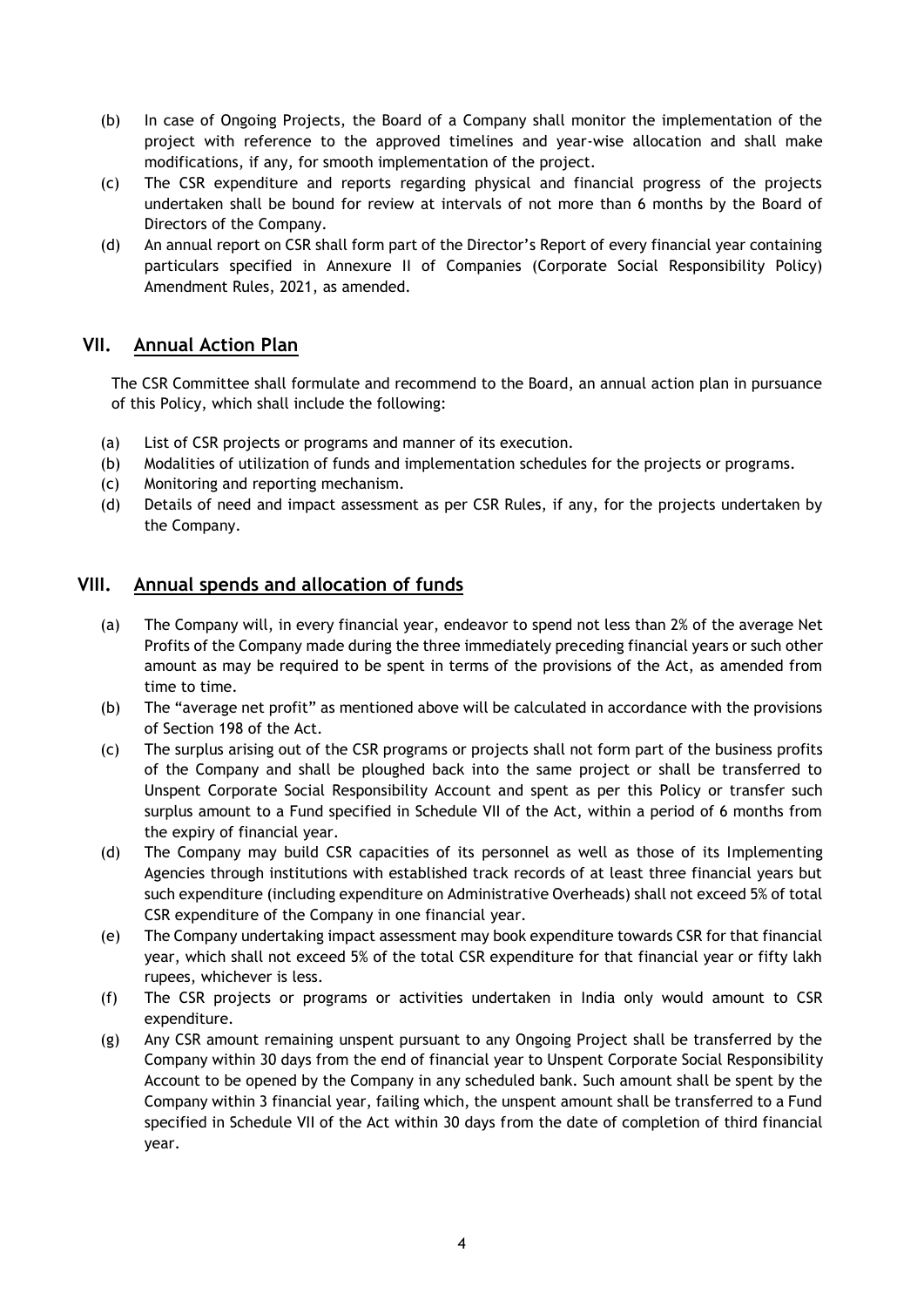- (h) Unspent CSR amount, other than amount which relates to Ongoing Project, in any financial year shall be transferred to a Fund specified in Schedule VII of the Act within 6 months from the end of financial year.
- (i) If the Company spends an amount in excess of its CSR budget in any year, such excess amount can be carried forward and shall be set off against CSR obligation for immediately succeeding 3 financial years.
- (j) However, if the Company ceases to be covered under sub-section (1) of Section 135 of the Act for three financial years, then it shall not be required to comply with the provisions laid down under sub-section (2) to (5) of the said section, till such time it meets the criteria specified in subsection (1) of the Act.

# **IX. Governance Structure**

A robust and transparent governance structure to oversee the implementation of the Policy, in compliance with the requirements of Section 135 of the Act has been put in place. The Company's CSR governance structure will be headed by the CSR Committee and this Committee will be ultimately responsible for CSR projects undertaken/ to be undertaken. This Committee will report to the Board of Directors of the Company.

Following are members of the CSR Committee<sup>1</sup>:

- (i) Lt. Gen. Ajay Kumar Singh (Retd.)
- (ii) Dr. Haseeb Ahmad Drabu
- (iii) Mr. Anand Bhaskar Dhanyamraju
- (iv) Mr. Ravi S. Menon

Physical meetings of this Committee may be held, if required by the Chairman of the Committee. The quorum for such meetings shall be  $1/3^{rd}$  of its total strength or 2 members personally present, whichever is higher. In accordance with the provisions of the Companies Act, 2013 and the Rules and Regulations made thereunder, the Committee members may pass Resolutions by Circulation or hold its meetings through video conferencing or other audio-visual means in accordance with the applicable provisions of the Companies (Meetings of Board and Its Powers) Rules, 2014, as amended.

#### **Minutes of the CSR Committee Meetings**

- (a) A distinct Minutes Book to record proceedings of meetings of the Committee shall be maintained.
- (b) A separate attendance register for the meetings of the Committee shall be maintained at the Corporate Office of the Company in the custody of the Company Secretary.
- (c) Within fifteen days from the date of the conclusion of each meeting of the Committee, the draft Minutes thereof shall be circulated by hand or by speed post or by registered post or by courier or by e-mail or by any other recognised electronic means to all the members of the Committee for their comments and approval.
- (d) Minutes of the Meetings of Committee shall be noted at a meeting of the Board held immediately following the date of entry of such Minutes in the Minutes Book of the Committee.

The CSR expenditure and reports regarding physical and financial progress of the projects undertaken shall be bound for review at intervals of not more than 6 months by the Board of Directors of the Company.

The CSR policy recommended by the CSR Committee and approved by the Board, composition of CSR Committee and projects approved by the Board shall be displayed on the Company's website.